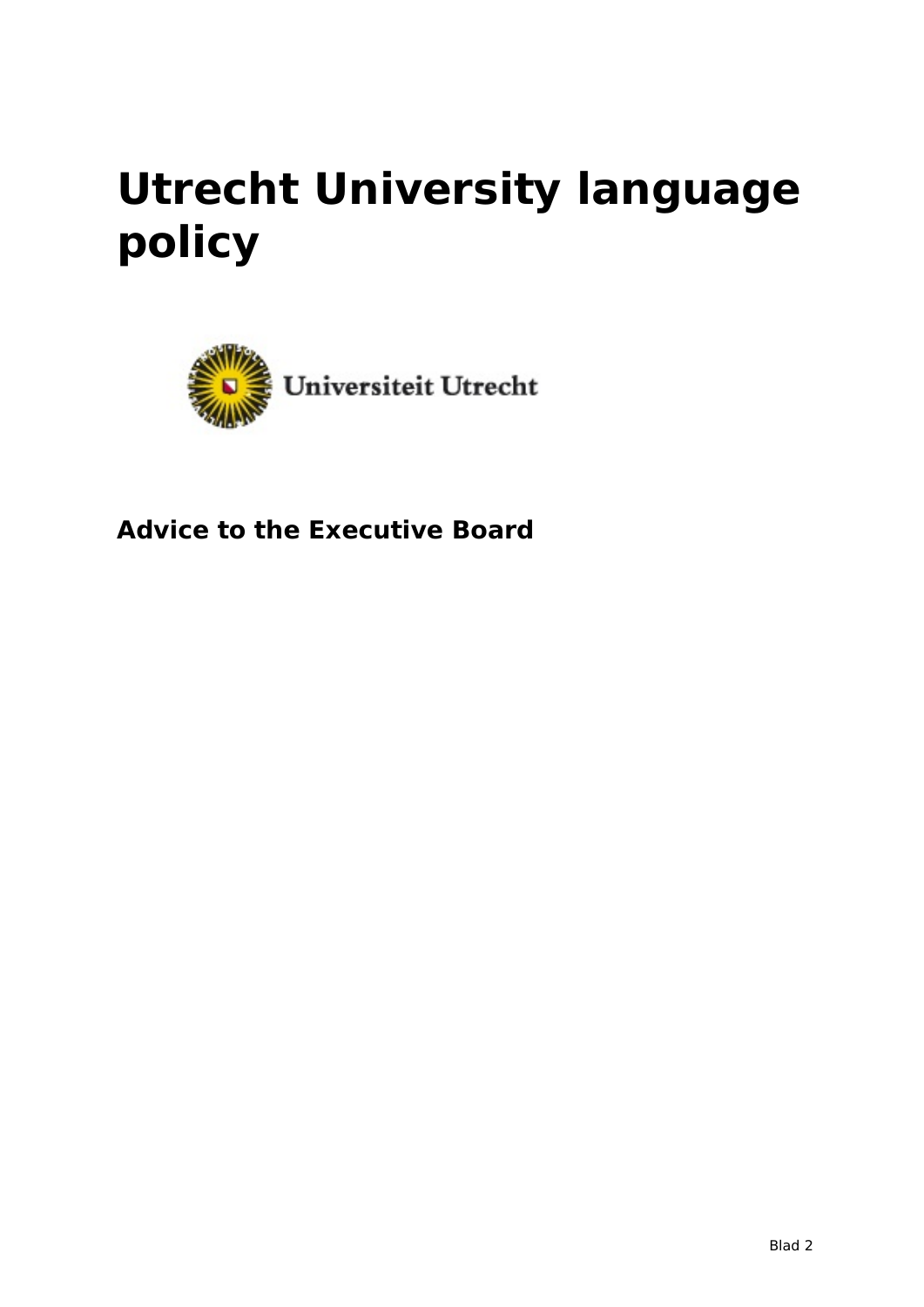# **Introduction**

In the Netherlands, language in higher education is regulated by Article 7.2 of the Law of Higher Education and Scientific Research (WHW):

#### **Artikel 7.2 taal**

Het onderwijs wordt gegeven en de examens worden afgenomen in het Nederlands. In afwijking van de eerste volzin kan een andere taal worden gebezigd:

- a. wanneer het een opleiding met betrekking tot die taal betreft,
- b. wanneer het onderwijs betreft dat in het kader van een gastcollege door een anderstalige docent gegeven wordt, of
- c. indien de specifieke aard, de inrichting of de kwaliteit van het onderwijs dan wel de herkomst van de studenten daartoe noodzaakt, overeenkomstig een door het instellingsbestuur vastgestelde gedragscode.

Our current *gedragscode taal* (Code of conduct languages) dates back to 2004 and no longer meets the language challenges of the day. In 2016 the university offers 6 Bachelor's programmes and 90 Master's programmes in English, and those numbers will grow in the coming years. As the University strives to be an inclusive community, it is important that the use of language supports the inclusiveness of UU as a diverse academic community. It therefore aims to develop a new policy that ensures consistently high standards of language use, in Dutch as well as in English.

# **National context**

The public debate about language use of higher education institutions has been ongoing for some time. In 2011, the *Onderwijsraad* (Education Council) published their advice on the 'Judicial use of English in Higher Education' in which they call for higher education institutions to develop a vision and strategy when it comes to internationalisation, and a clear policy on language use that follows from that. The political context has changed over the years. Before the turn of the century Dutch was still very much considered the main language of instruction, whereas today the importance of English is a given. Discussions are more about the (perceived) quality of teaching in English and related concern about the level of Dutch that graduates would have.

Several universities have reviewed their language policy since then. There is a definite trend towards more and more university education taking place in English, and the policies reflect this. Maastricht University teaches almost exclusively in English, and has adopted an 'English, unless…' language policy. The University of Twente plans to teach all its Bachelor's programmes in English in 2018. The University of Groningen's language policy emphasises the use of both Dutch and English, and refers to the importance of other languages and intercultural skills as well. All have developed a support programme for students, support staff, and teachers.

#### **European context**

The Netherlands is clearly not the only country where the use of English as a foreign language in higher education is under discussion. Both in Denmark and Belgium (Flanders) the increasing use of English has led to measures to protect the local language(s), and in Belgium the government has set limits for the percentages of programmes that can be taught in English: 18% for Bachelor's, 50% for Master's. In Denmark the government decided to promote Danish language and culture in general, and while there are no specific requirements for higher education institutions, most Danish universities have followed suit. The University of Copenhagen, for example, has developed a 'Centre for Parallel Language Use', offering both Danish and English courses for students and staff.

In 2012, the EU published 'Rethinking Education: Investing in Skills for Better Socio-economic Outcomes', in which it sets out the importance of language competences for employability, competitiveness and mobility. Their recommendation is a 'dual' language policy: the local language, and English as a medium of instruction.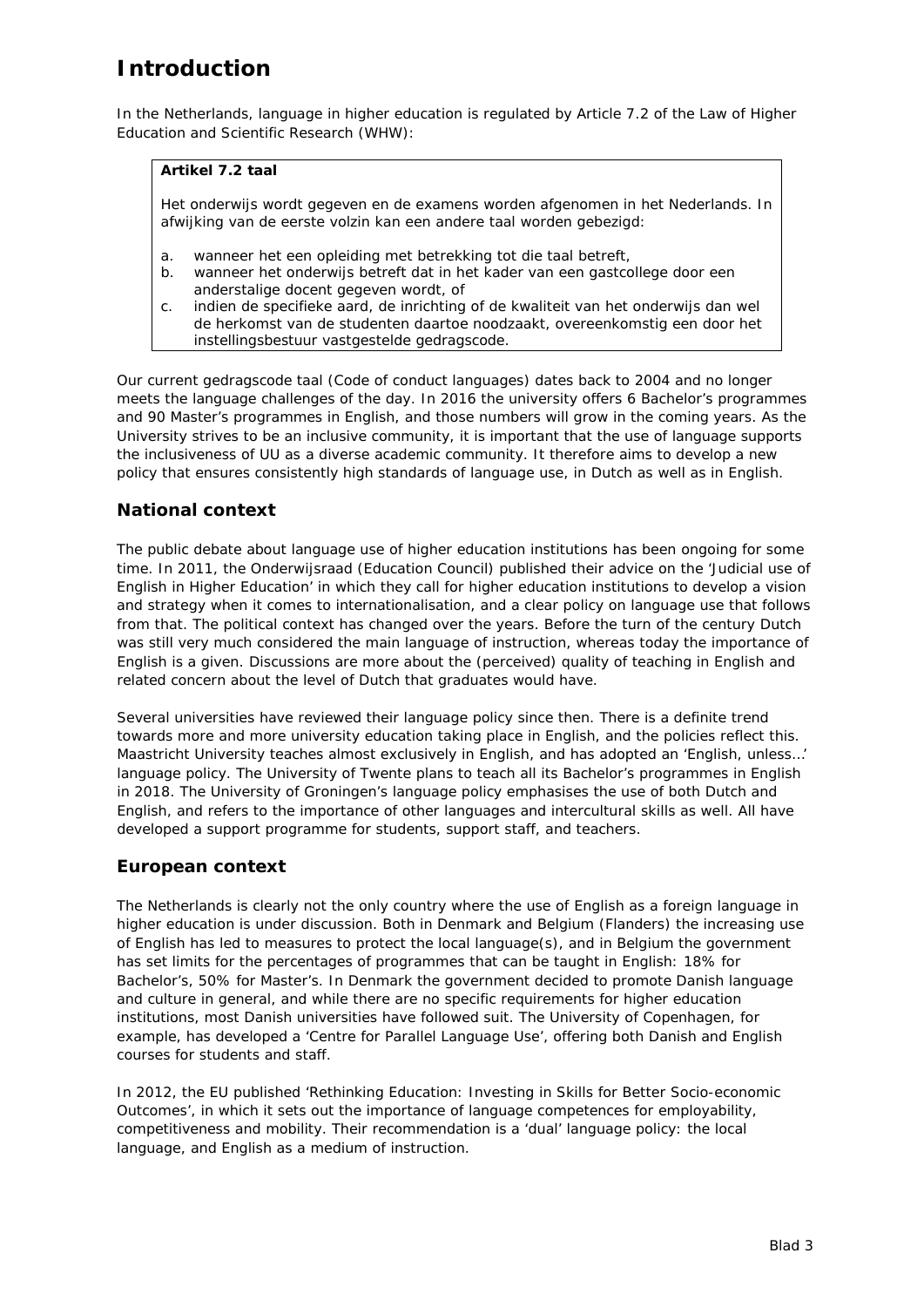# **English and Dutch**

Even though it is frequently under discussion, the importance of English in higher education is widely understood: not only is it the *lingua franca* of science, but the globalising world and open Dutch economy increasingly require students to be fluent in a second and even third language. The international position of Dutch universities is dependent on publications in English, but also on attracting talent from beyond the Dutch borders. And last but not least, a common language allows students to interact and learn with peers from around the world, fostering cultural knowledge and understanding that seems more relevant than ever.

At the same time the University's roots are in the Netherlands, and society functions in Dutch as the formal national language. Yet, in a multicultural society like the Netherlands, Dutch is not necessarily the first language spoken. The launch of the 'Make it in the Netherlands' programme by the Dutch government in 2013 shows the importance of the Dutch language for international students wishing to stay in the Netherlands after their studies. For Dutch graduates, for international students and staff coming to this county, and for the dissemination and impact of our research, a good command of the Dutch language is beneficial.

# **Committee**

**Prof.dr. Rob van der Vaart – chair** Former Dean University College Utrecht, vice-rector of Education

**Prof.dr. Peter Coopmans** Professor of language acquisition

**Dr. Annemieke Meijer** Coordinator UCU writing center, English-medium instruction, CLIL

#### **Johanna Bozuwa**

International Master's student with experience in bilingual education

#### **Femke van der Geest**

Policy advisor education & internationalisation

The committee met on several occasions to discuss literature and research material, as well as case studies at other institutions. They organised a Breakfast session on June 7, where discussions took place among more than 70 participants: teachers, support staff, and students. A combination of these activities has led to the present advice to the Executive Board.

# **Recommendation to the Executive Board**

#### **1. Degree programmes at UU**

Clarity about the language(s) in which programmes are offered is essential. The committee suggest three options:

- a. In Dutch, as registered in the CROHO. This has three sub-divisions:
	- i. In Dutch only. This means that students should be able to earn the degree by doing all required assessment in Dutch. Students may choose optional courses taught and assessed in English, but it should always be possible to earn the degree without such courses assessed in English.
	- ii. In Dutch and English. This means that required courses and assessment may be in Dutch and/or English, e.g. in programmes that start in Dutch but gradually switch to English to prepare for English Master's programmes. The infrastructure around the programme may be (partly) in Dutch.
	- iii. In Dutch and another language. Language programmes at BA and MA level may employ other languages; in those cases the rules should be equivalent to those stated above for Dutch and English (ii).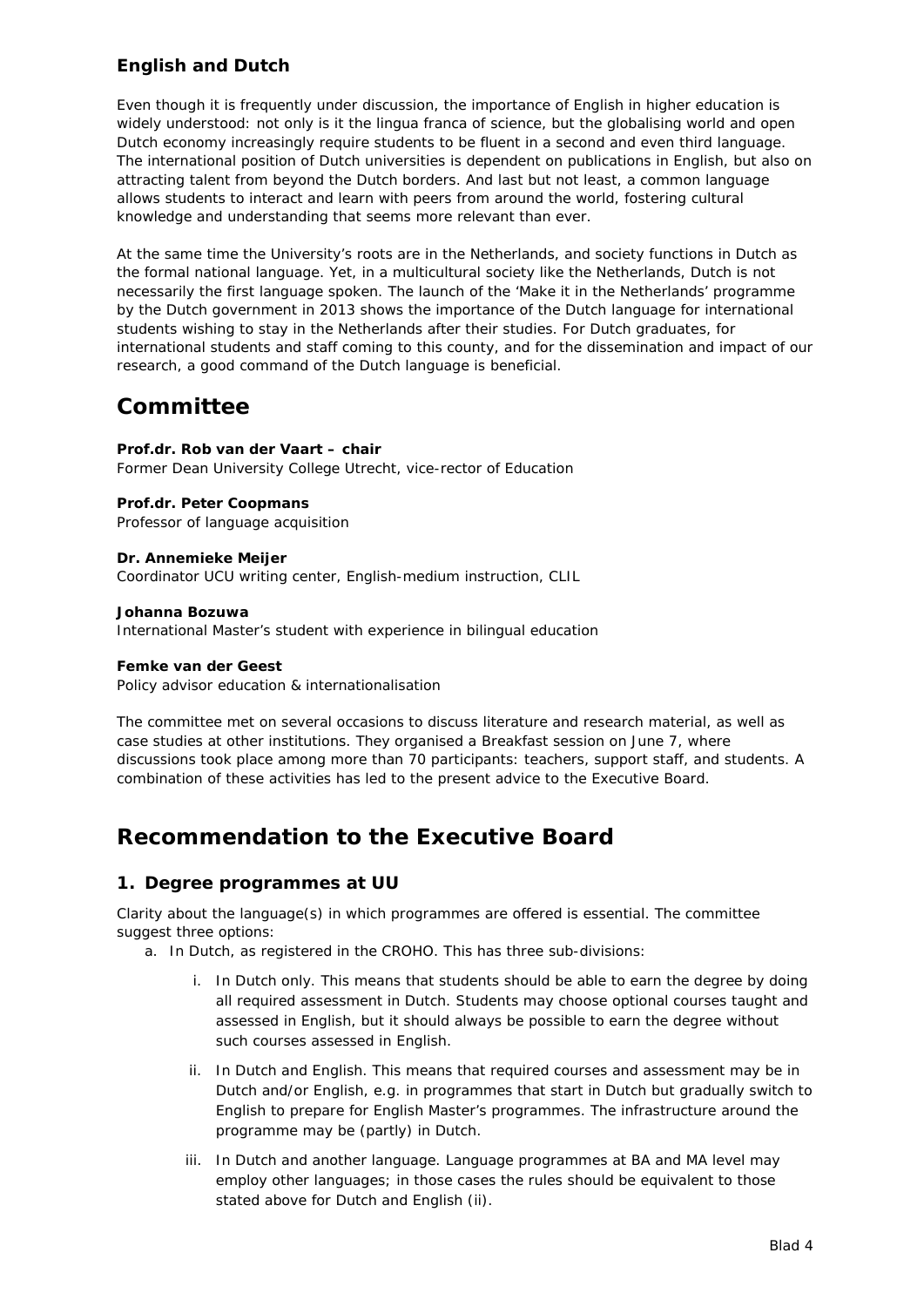b. In English. This requires that all aspects of education and the surrounding infrastructure, such as communication, relevant web applications, quality assurance including the work of curriculum committees (*opleidingscommissie*), and services, be in English.

### **2. Individual courses within degree programmes**

We recommend that clear communication on the language(s) used in individual courses be required:

- a. Courses offered in programmes officially listed as English (see 1.b) use English only, in class as well as in assessment, without exceptions.
- b. For courses in English (fully or partially) within programmes in Dutch (1.a.i) or in Dutch and English (1.a.ii), it is always specified in advance which language(s) will be used in classroom settings and assessment. It is not allowed to deviate in actual practice from what was announced in the course catalogue. After all, the choice for English is not just to accommodate non-Dutch speakers, but also to allow students to practice and improve their English language skills.

# **3. Language proficiency levels**

The committee suggests the following minimum language proficiency requirements for students, teachers and support staff<sup>[1](#page-3-0)</sup>:

- a. For all Bachelor's programmes, a minimum language proficiency at B2 level is required for students (as determined by Dutch law).
- b. For Master's programmes, a minimum language proficiency at C1 level should in future<sup>[2](#page-3-1)</sup> be required of all students. Language-specific programmes in the domains of literature, linguistics or language teaching may require B2 instead.
- c. For teachers the minimum level of proficiency is level C1. This requirement should become part of the Basic Teaching Qualification (*BKO*).
- d. For support staff it is equally important to be able to do their work in an international environment. This will require different levels of proficiency, depending on the job and the environment.

# **4. Undergraduate and graduate education**

In one respect undergraduate programmes deserve special attention in an overall UU language policy. Many graduate programmes, at UU as well as elsewhere in the country, are now being offered in English. Dutch undergraduate students should be prepared for such master's programmes. This requires that many BA and BSc programmes offer students the possibility to develop academic communication skills in both Dutch and English. The committee therefore recommends that BA and BSc programmes consider moving from solely Dutch to Dutch and English and have instruments in place that help students reach the C1 level in both languages by the time they graduate. This can be implemented in many different ways, and various examples already exist in different faculties.

# **5. Academic communication skills**

The committee proposes that the required level of language skills in Dutch and English for graduates are ensured by following these recommendations:

a. It is recommended that the intended learning outcomes of all degree programmes include strong academic communication skills, in both speaking and in writing. These skills should

<span id="page-3-0"></span> $<sup>1</sup>$  See Appendix 1 for the Common European Framework of References levels for language use</sup> -

<span id="page-3-1"></span> $2$  Current practice for English is that a high B2/low C1 level is required of all international students, but Dutch students are exempted on the basis of having completed a (Dutch) bachelor programme at a Dutch University. Their level does not always meet the requirement, and this exemption is not according to the principles of selection set out for Graduate Education. Once bachelor programmes have adapted their learning outcomes to include a C1 level in English (see 4), this should be the entry requirement for all master's students.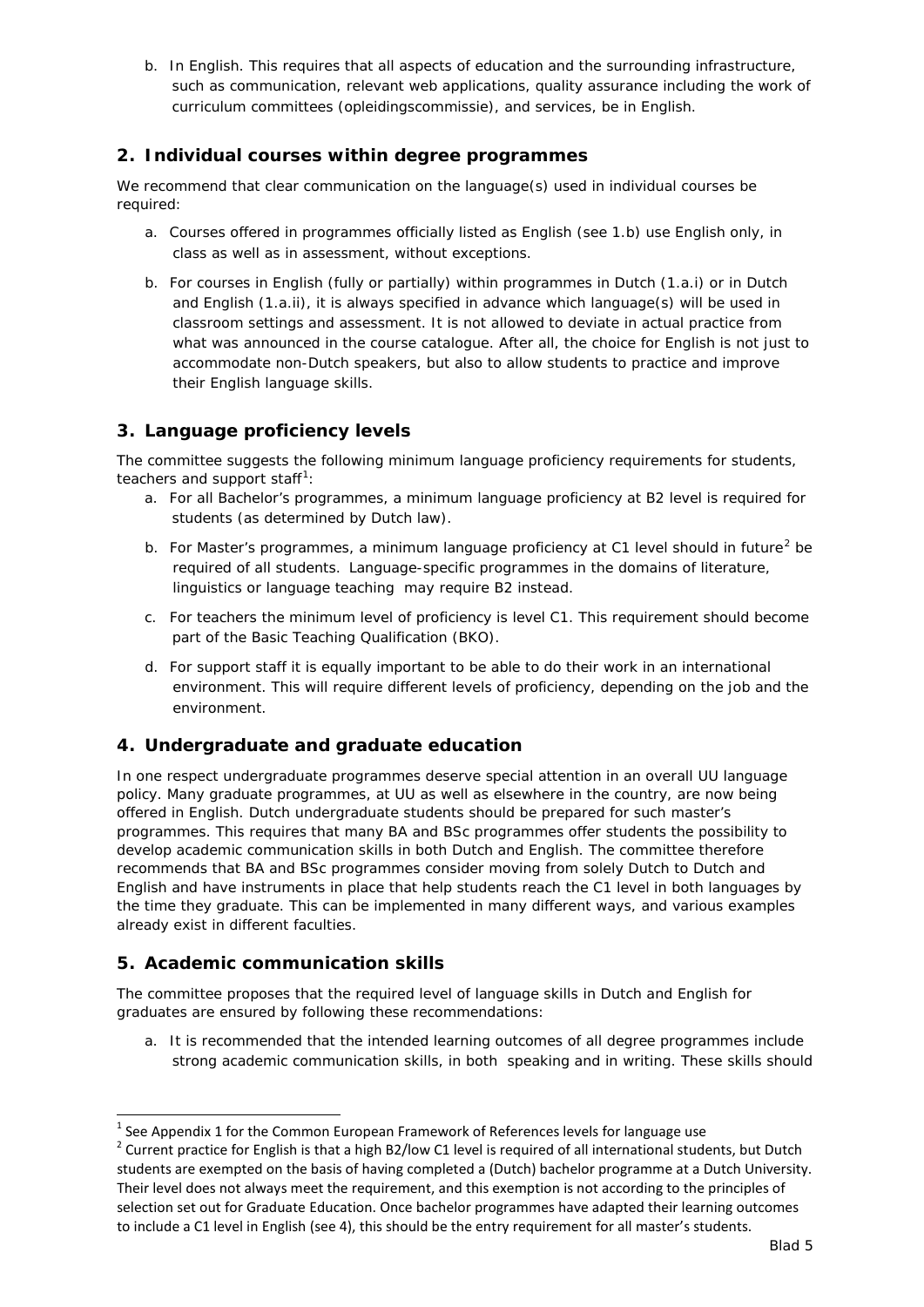consist of an interdependent mix of knowledge and understanding of a subject, reasoning skills, and language proficiency (sometimes referred to as 'disciplinary literacy').

- b. All students should receive feedback about (the development of) their academic communication skills, including the language component. This should be the case for Dutch and/or English, depending on the language of the programme or course.
- c. Feedback about a student's language skills (as part of their academic communication skills) may be provided in many ways. Programmes may identify language-intensive courses with a special focus on such feedback. They may use the expertise of specialised teachers, use teaching assistants who are native speakers, or rely on the teachers of the course if they have the skills to do so and this does not lead to an inappropriate workload.

In all cases, feedback about communication skills in courses is diagnostic rather than remedial. Students who need extra help should be referred to support facilities (such as the Skills Lab).

#### **6. International classroom**

The committee wishes to underline that the focus should not be limited to language only: programmes and courses with students of different nationalities and from different backgrounds are a setting that requires much more than just a language policy. The international classroom offers rich opportunities for the development of intercultural dialogue and international understanding, for benefiting from diversity (also in learning styles), and for realising a global outlook. Teachers should be aware of these opportunities and use the diversity of the classroom to enrich learning outcomes. The pedagogy associated with an international classroom, including intercultural skills, should become part of the Basic Teacher Qualification (*BKO*).

# **7. Facilities & community**

The committee would like to emphasise the importance of facilities for the testing and development of language proficiency of faculty, staff and students in both Dutch and English. In particular:

- a. UU should offer Dutch language training for free to non-Dutch faculty members with tenure track or tenure. It should be required that they learn Dutch, at an agreed level of proficiency, within a set number of years.
- b. UU should offer Dutch language training at an attractive rate to non-Dutch UU students at all levels (Bachelor, Master, PhD).
- c. UU should offer English language testing and training for free to all staff and faculty members who need or want to improve their English language proficiency.
- d. UU should offer English language support in the same way that it offers Dutch language support through the Skills lab.
- e. UU should ensure that all communication is in the language(s) relevant to the community.

#### **Next steps**

The following steps are proposed:

- 1. Discuss the proposal with the Deans of the Faculties.
- 2. Rewrite Code of Conduct for Language Use (*Gedragscode taal*) The new code of conduct should reflect the values expressed in the recommendations.
- 3. Develop a proposal for implementation The Executive Board appoints a small project committee with experts from HR, O&O and Faculty to develop a plan (or several scenarios) for implementation.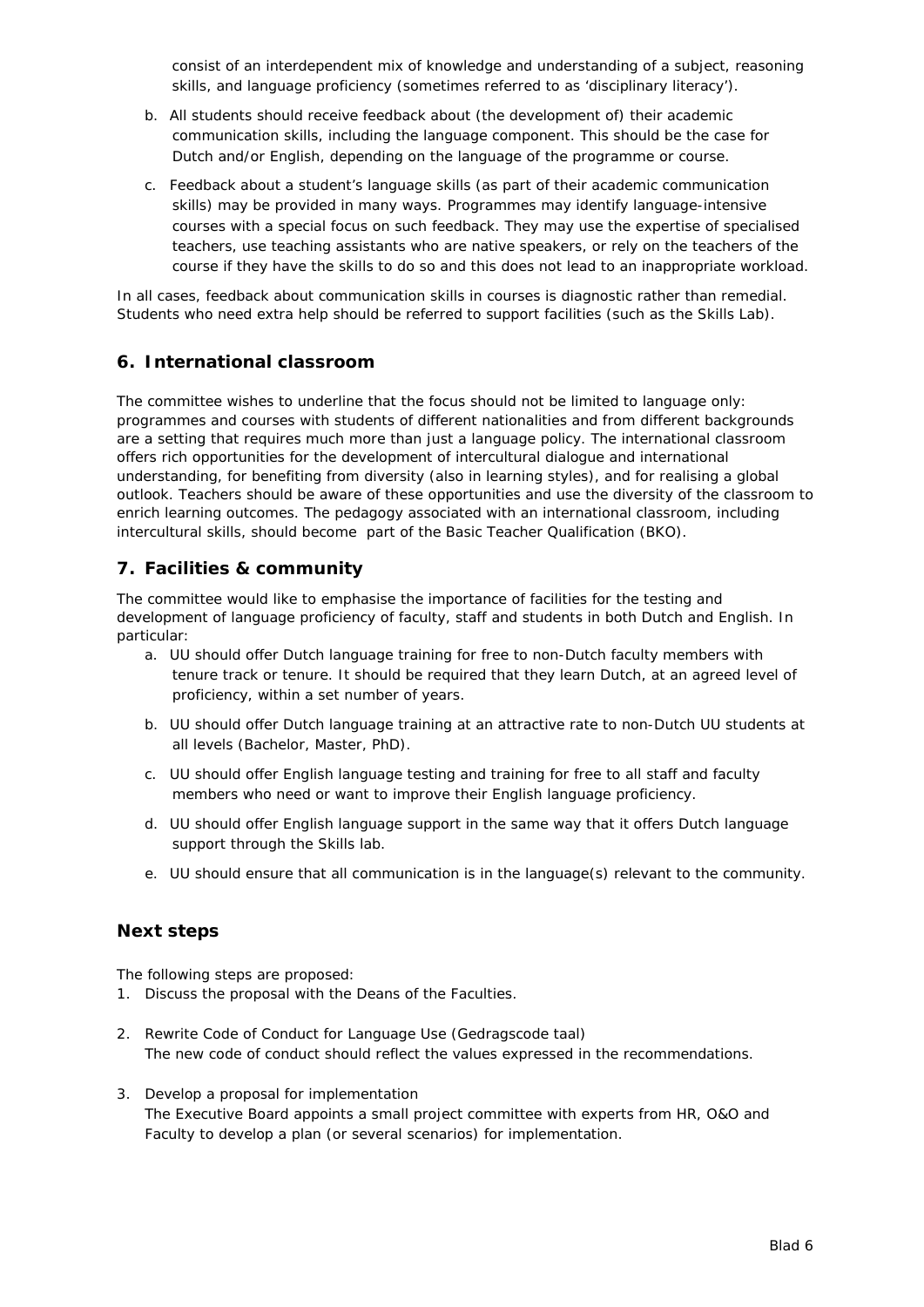# **Implementation**

Moving from recommendations towards practice will take time, effort and money. Several other Dutch universities are in a similar process, and have shared some of their information:

| <b>University</b> | <b>Project</b> | <b>Skills</b>        | Time period | <b>Central budget</b> |
|-------------------|----------------|----------------------|-------------|-----------------------|
| <b>RUG</b>        | International  | language &           | 8 years     |                       |
|                   | classroom      | intercultural skills |             |                       |
| Leiden            | Taalbeleid     | Language             | 4 years     | € 685.000             |
| <b>EUR</b>        | Taalbeleid     | Language             | 5 years     | Testing: € 80.000     |
|                   |                |                      |             | Courses: 500-600€ per |
|                   |                |                      |             | course per person     |

Utrecht can make use of the experiences of the EUR and Leiden in particular in developing its own implementation plan. The project committee will develop several scenario's in cooperation with the faculties, and under supervision of the *Stuurgroep Internationaal*. The implementation plan will include the principles for implementation, several scenarios, the financial consequences, and a practical guideline on how to proceed. The committee should include:

- A project leader (HR)
- A faculty (HR) representative
- Policy advisor internationalisation O&O
- COLUU expert on English as a Medium of Instruction
- A member of the academic staff
- A student